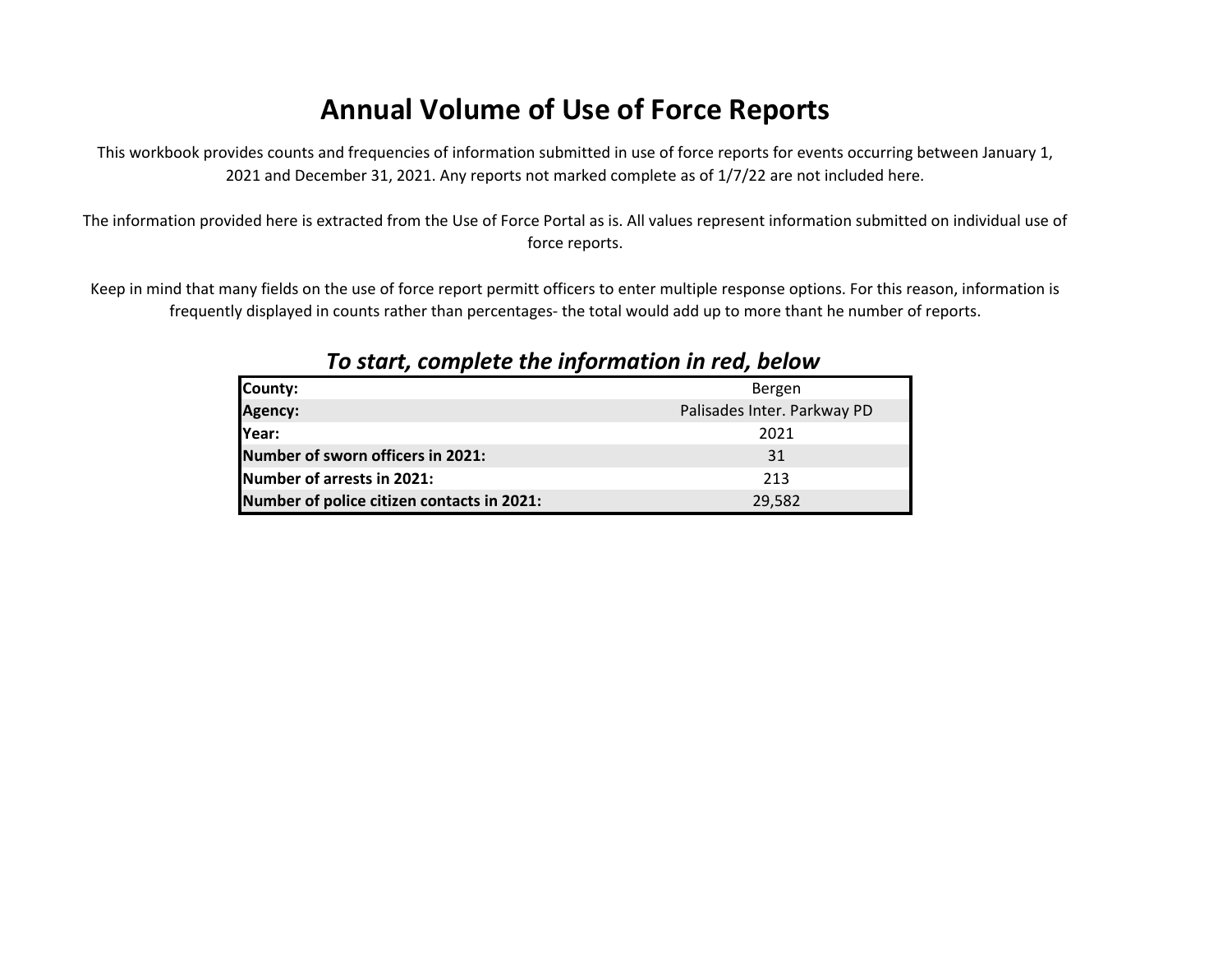# **2021 Use of Force Annual Report: Bergen, Palisades Inter. Parkway PD**

*This report includes information on Use of Force Reports submitted for incidents between 1/1/21 and 12/31/21 and marked as complete by 01/07/22 at 12am. Reports in review or draft are not excluded.*

## *Use of Force Reports: Overview*

| # Use of Force reports:                       |     |
|-----------------------------------------------|-----|
| # Use of Force Incidents:                     |     |
| Average reports per incident:                 | 1.0 |
| # Unique Subjects of force:                   | 21  |
| Average subjects per report:                  | 1.0 |
| Average uses of force per 1000 arrests:       | 9.4 |
| Average uses of force per 1000 police-citizen |     |
| contacts:                                     | 0.1 |



| $\mathsf{2}$   | # Officers using force:       |      |
|----------------|-------------------------------|------|
| $\overline{2}$ | % Sworn Officers Using Force: | 0.2% |
| ol             | Average reports per officer:  |      |

| <b>Monthly Volume</b> |                |  |
|-----------------------|----------------|--|
| Jan                   | 1              |  |
| Feb                   | $\overline{0}$ |  |
| Mar                   | 0              |  |
| Apr                   | $\mathbf{0}$   |  |
| May                   | 0              |  |
| Jun                   | $\mathbf{0}$   |  |
| Jul                   | 0              |  |
| Aug                   | $\mathbf{1}$   |  |
| Sep                   | $\mathbf{0}$   |  |
| Oct                   | 0              |  |
| Nov                   | $\overline{0}$ |  |
| Dec                   |                |  |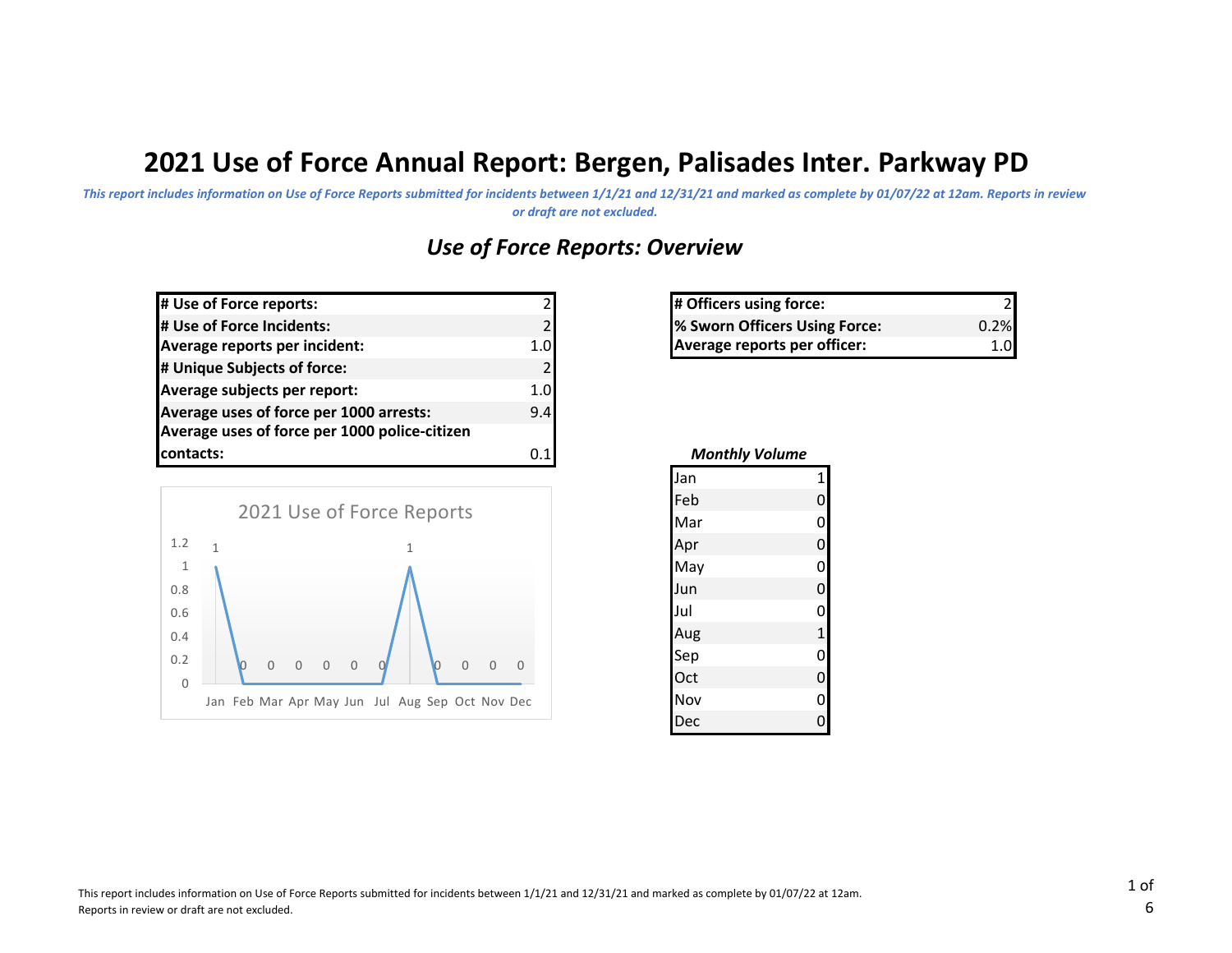### *Officers Using Force*

2 Total officers using force:

| <b>Officer race</b>    |       |
|------------------------|-------|
| American Indian        | 0.0%  |
| Asian/Pacific Islander | 0.0%  |
| Black                  | 0.0%  |
| Hispanic               | 0.0%  |
| Not Provided           | 0.0%  |
| Other                  | 50.0% |
| Two or more races      | 0.0%  |
| White                  | 50.0% |

|       | Officer gender          |        |
|-------|-------------------------|--------|
| 0.0%  | Female                  | 0.0%   |
| 0.0%  | Gender Non-Conforming/X | 0.0%   |
| 0.0%  | Male                    | 100.0% |
| 0.0%  | N/A                     | 0.0%   |
| 0.0%  | Not Provided            | 0.0%   |
| 50.0% | Other                   | 0.0%   |

#### *Officers In Uniform when Using Force*

|     | # reports | % reports |
|-----|-----------|-----------|
| Yes |           | 50.0%     |
| Nο  |           | 50.0%     |

#### *Officer Assignment During Force*

|           | # reports | % reports |
|-----------|-----------|-----------|
|           |           | 50.0%     |
| <b>No</b> |           | 50.0%     |
|           |           |           |
|           |           |           |

*The above information comes from the demographic information officers enter when completing a use of force report. This inforamtion only depicts the demogrpahic information of officers using force. Each officer is represented here based on their first race and gender identification in 2021. To ensure this information appears consistently, officers should update their profile in the Use of Force Portal.*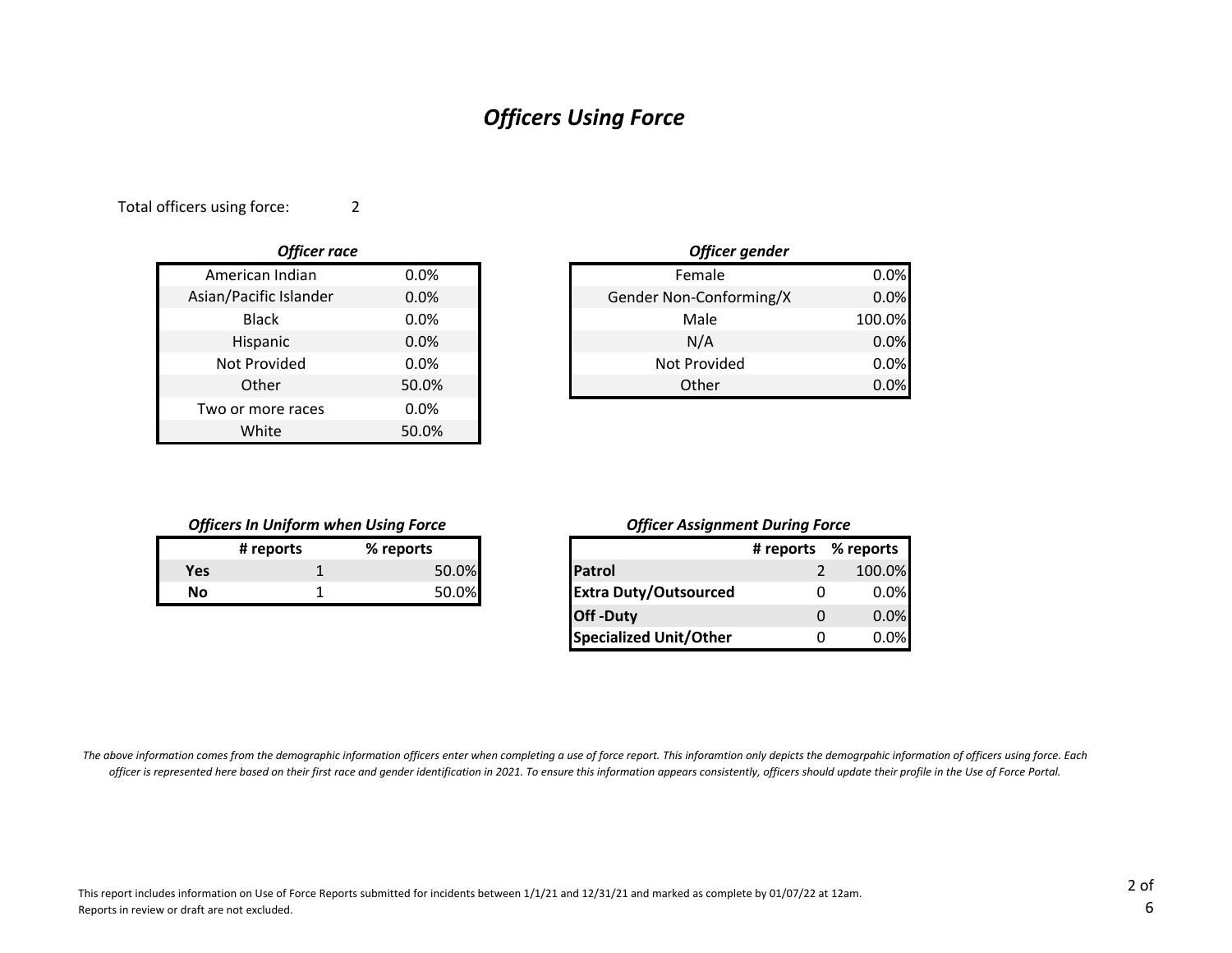### *Subject Information*

#### **Total unique subjects:**

**2**

0.0% 0.0% 0.0% White 0.0% Black American Indian Asian/Pacific Islander Two or More Races **Other** Not Provided Hispanic *Subject Race Subject Gender*

|         | <b>Subject Gender</b> |         | <b>Perceived condition</b>            |          |
|---------|-----------------------|---------|---------------------------------------|----------|
| $0.0\%$ | <b>IFemale</b>        | $0.0\%$ | No unusual condition noted            |          |
|         | <b>Gender Non-</b>    |         |                                       |          |
| 0.0%    | Conforming/X          | $0.0\%$ | Not Provided                          | $\Omega$ |
| 50.0%   | Male                  | 100.0%  | Other unusual condition noted         | $\Omega$ |
| 50.0%   | <b>Not Provided</b>   | $0.0\%$ | Potential Mental Health Incident      | $\Omega$ |
| 0.0%    |                       |         | Under influence of alcohol/drugs/both |          |
| 0.0%    | # transgender:        |         |                                       |          |

| Subjects arrested     | 100.0%  |
|-----------------------|---------|
| Subjects not arrested | $0.0\%$ |



#### *Reasons for no arrest*

| Already in Custody    |  |
|-----------------------|--|
| Deceased              |  |
| Medical/Mental Health |  |
| Incident              |  |
| Not Provided          |  |
| Other                 |  |
|                       |  |
| Subject Fled          |  |

*Unique subjects are determined by subject identification entered into use of force reports. To the extent that this information differs across reports, a subject will appear as unique.*

*Officers may enter multipe response options for Perceived Condition and Reason Not Arrested for each subject*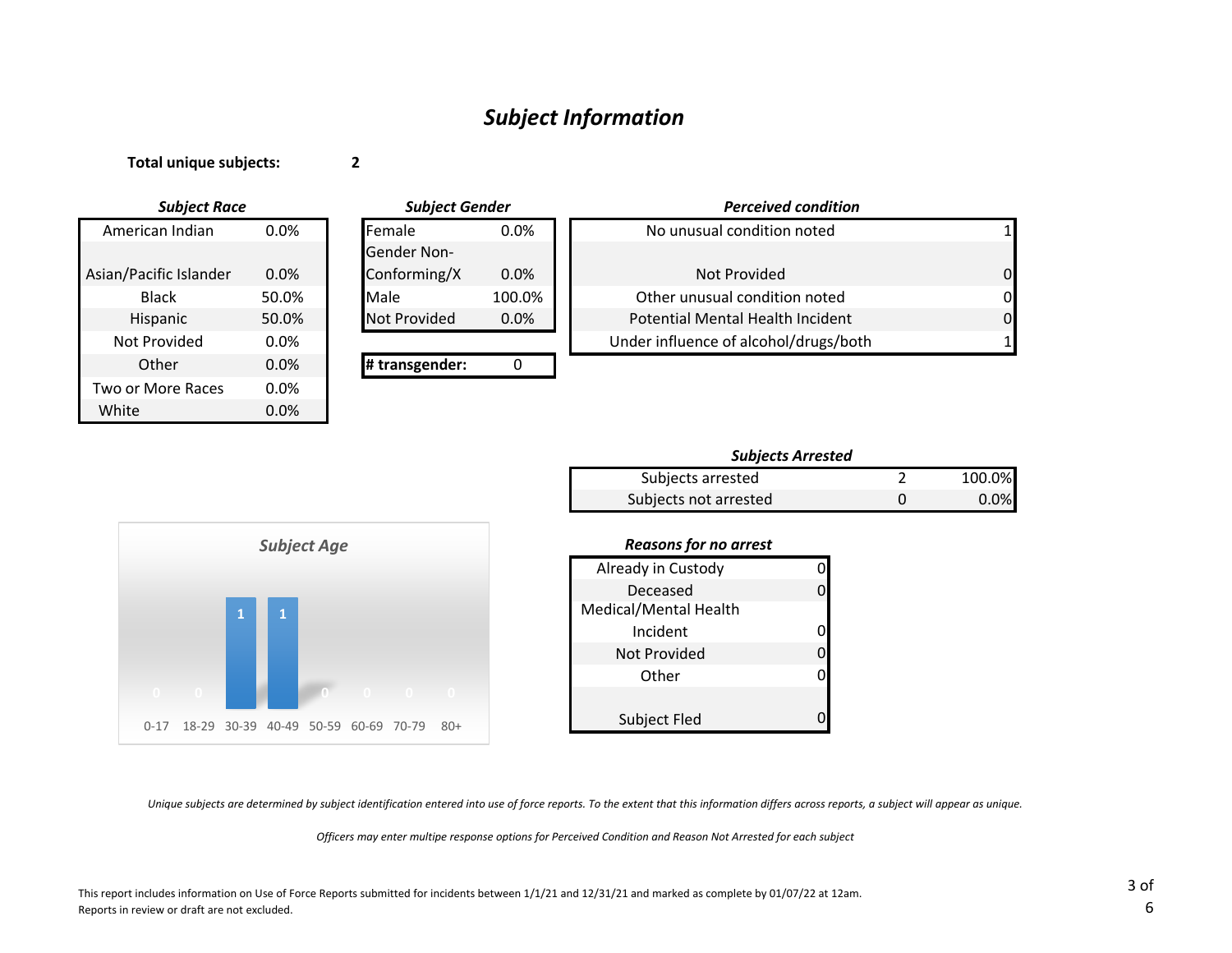## *Incident and Location Information*

| Incident Type                                |                |  |  |
|----------------------------------------------|----------------|--|--|
| Assault                                      |                |  |  |
| Assisting another officer                    | $\mathbf{0}$   |  |  |
| <b>Burglary</b>                              | $\mathbf{0}$   |  |  |
| Distribution of CDS                          | $\mathbf{0}$   |  |  |
| Disturbance (drinking, fighting, disorderly) |                |  |  |
| Domestic                                     | $\overline{0}$ |  |  |
| Eluding                                      | $\mathbb O$    |  |  |
| <b>Medical Emergency</b>                     | $\Omega$       |  |  |
| MV/Traffic Stop                              | $\mathbf{0}$   |  |  |
| Other                                        |                |  |  |
| Pedestrian Stop                              | $\mathbf 0$    |  |  |
| Possession of CDS                            | $\circ$        |  |  |
| Potential Mental Health Incident             | $\Omega$       |  |  |
| Report of Gunfire                            | $\mathbf{0}$   |  |  |
| Robbery                                      | $\mathbf{0}$   |  |  |
| Subject with a gun                           | $\mathbf{0}$   |  |  |
| Subject with other weapon                    | $\mathbf{0}$   |  |  |
| Suspicious person                            | $\mathbf{0}$   |  |  |
| <b>Terroristic Threats</b>                   |                |  |  |
| Theft/Shoplifting                            | $\mathbf 0$    |  |  |
| Trespassing                                  | $\mathbf{0}$   |  |  |
| <b>Wanted Person</b>                         | $\Omega$       |  |  |
| Welfare Check                                | $\mathbf 0$    |  |  |

| <b>Contact origin</b>      |                |
|----------------------------|----------------|
| Citizen Initiated          |                |
| Dispatched                 |                |
| Not Provided               | 0              |
| <b>Officer Dispatched</b>  | n              |
| Officer Initiated          | $\overline{2}$ |
| <b>Pre-Planned Contact</b> |                |

#### *Location Type*

| Alcohol Establishment (bar, |   |
|-----------------------------|---|
| club, casino)               | 0 |
| <b>Business</b>             | 0 |
| Court House                 | 0 |
| Hospital                    | 0 |
| Jail/Prison                 | 1 |
| Other                       | 0 |
| <b>Police Station</b>       | 1 |
| Residence                   | 0 |
| Restaurant                  | 0 |
| School                      | 0 |
| Street                      |   |

*Officers may enter multipe response options for Contact Origin, Location Type, and Incident Type. Each report may appear multiple times in the responses on this page.*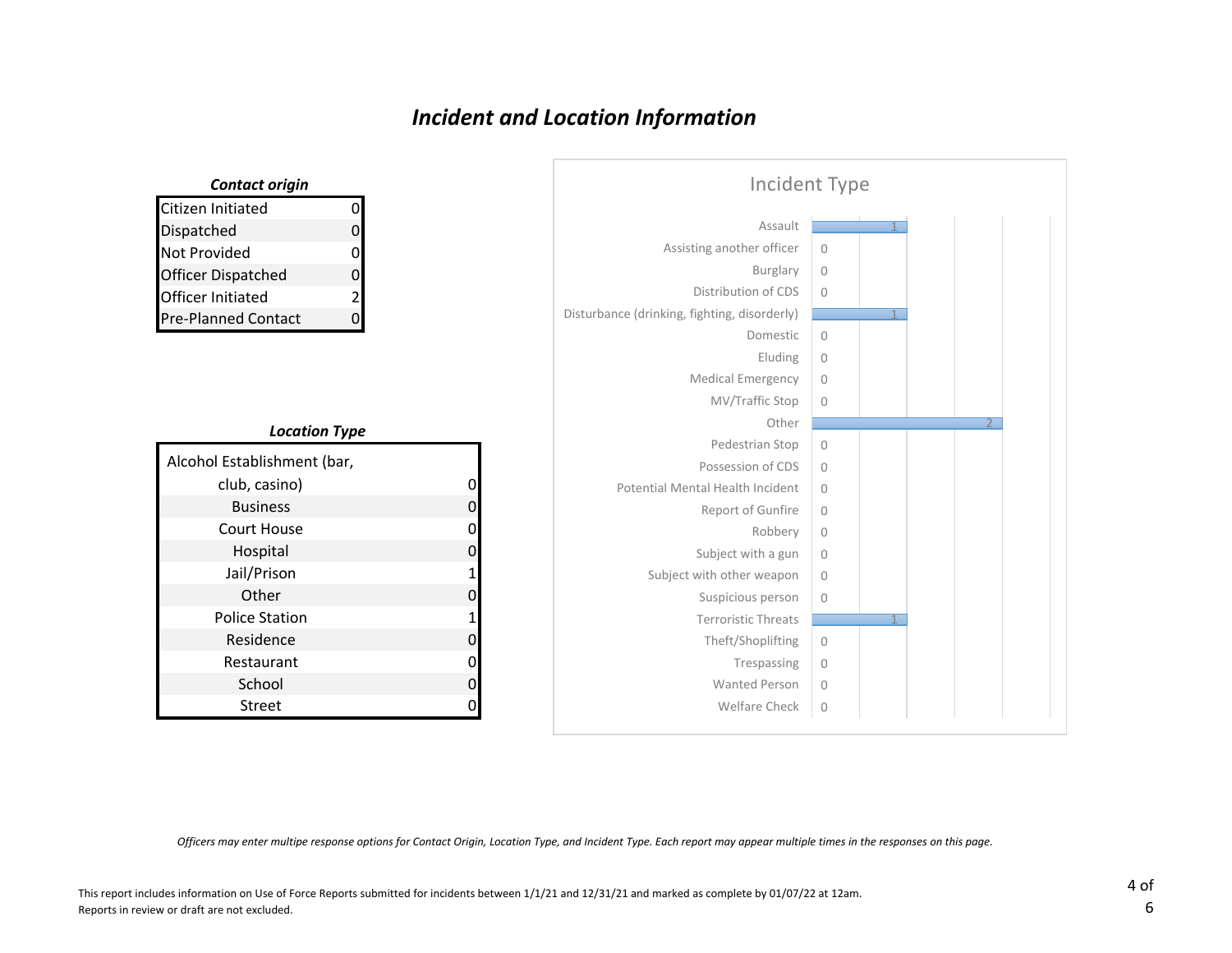### *Officer-Subject Force Interaction Information*